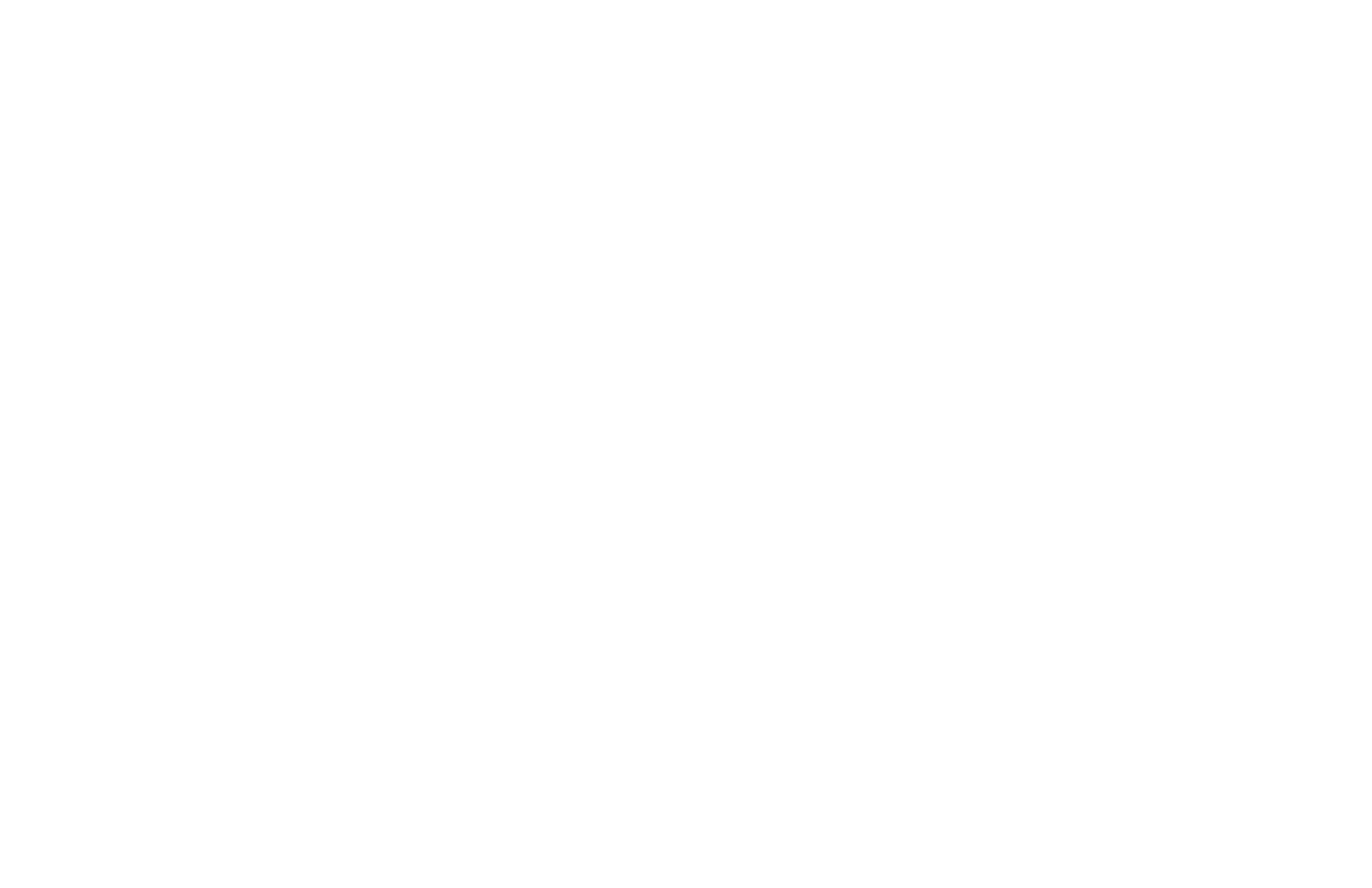# **Shifting Gears: Gearing Up to Get into the Flow**

### **Second Edition**

**Ricky Erway** Senior Program Officer

**Jennifer Schaffner** Program Officer

Foreword by Merrilee Proffitt Senior Program Officer

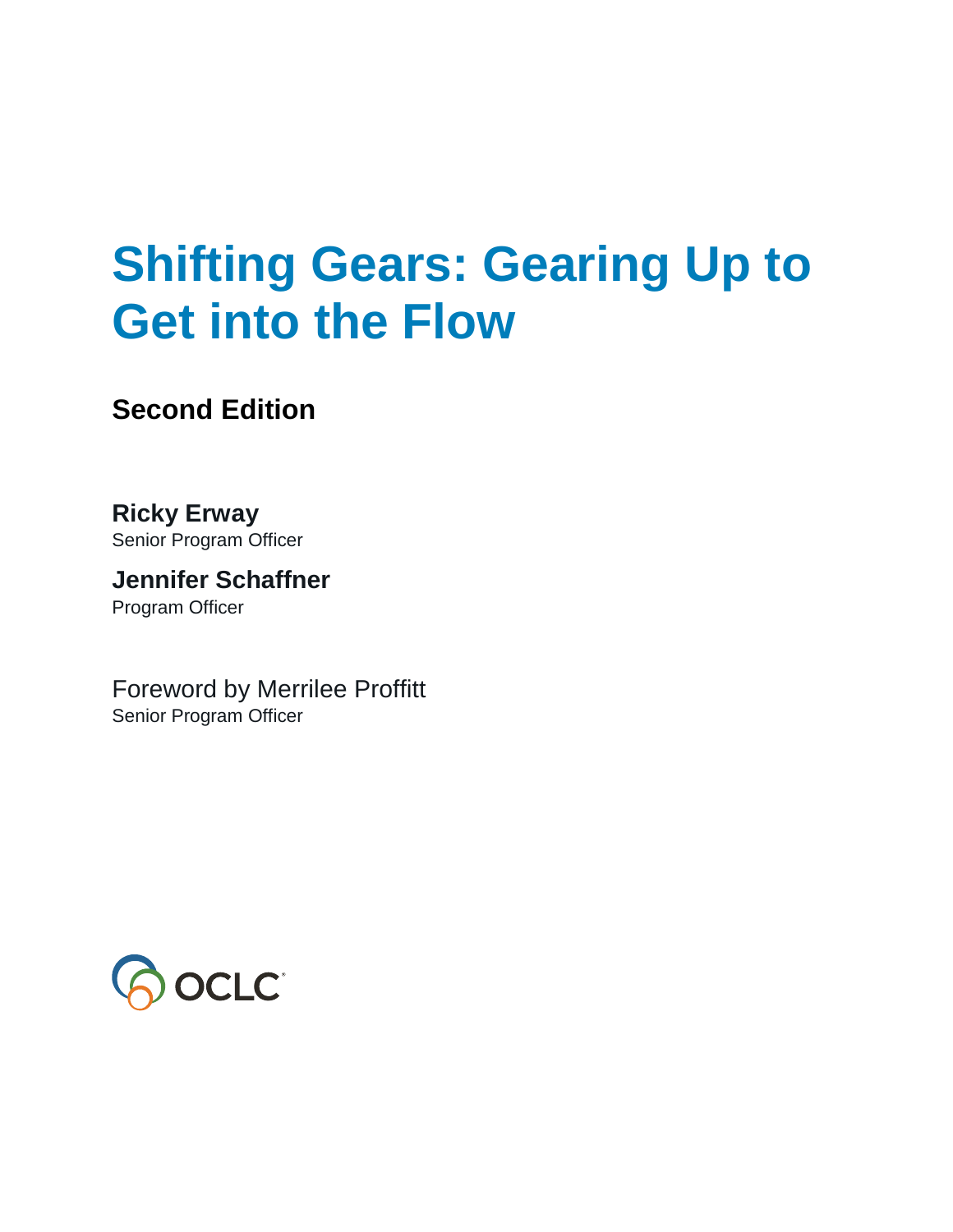#### © 2007, 2017 OCLC Online Computer Library Center, Inc.

This work is licensed under a Creative Commons Attribution 4.0 International License. [http://creativecommons.org/licenses/by/4.0/.](http://creativecommons.org/licenses/by/4.0/)



First edition October 2007. Second edition June 2017. Original publication republished with a new foreword, cover and minor updates.

OCLC Research Dublin, Ohio 43017 USA [www.oclc.org](http://www.oclc.org/)

ISBN: 978-1-55653-528-4 doi:10.25333/C3159X OCLC Control Number: 988033850

**Please direct correspondence to:** OCLC Research [oclcresearch@oclc.org](mailto:oclcresearch@oclc.org) 

#### **Suggested citation:**

Erway, Ricky, and Jennifer Schaffner. 2017. *Shifting Gears: Gearing Up to Get into the Flow.* 2nd Ed. Dublin, OH: OCLC Research. doi:10.25333/C3159X.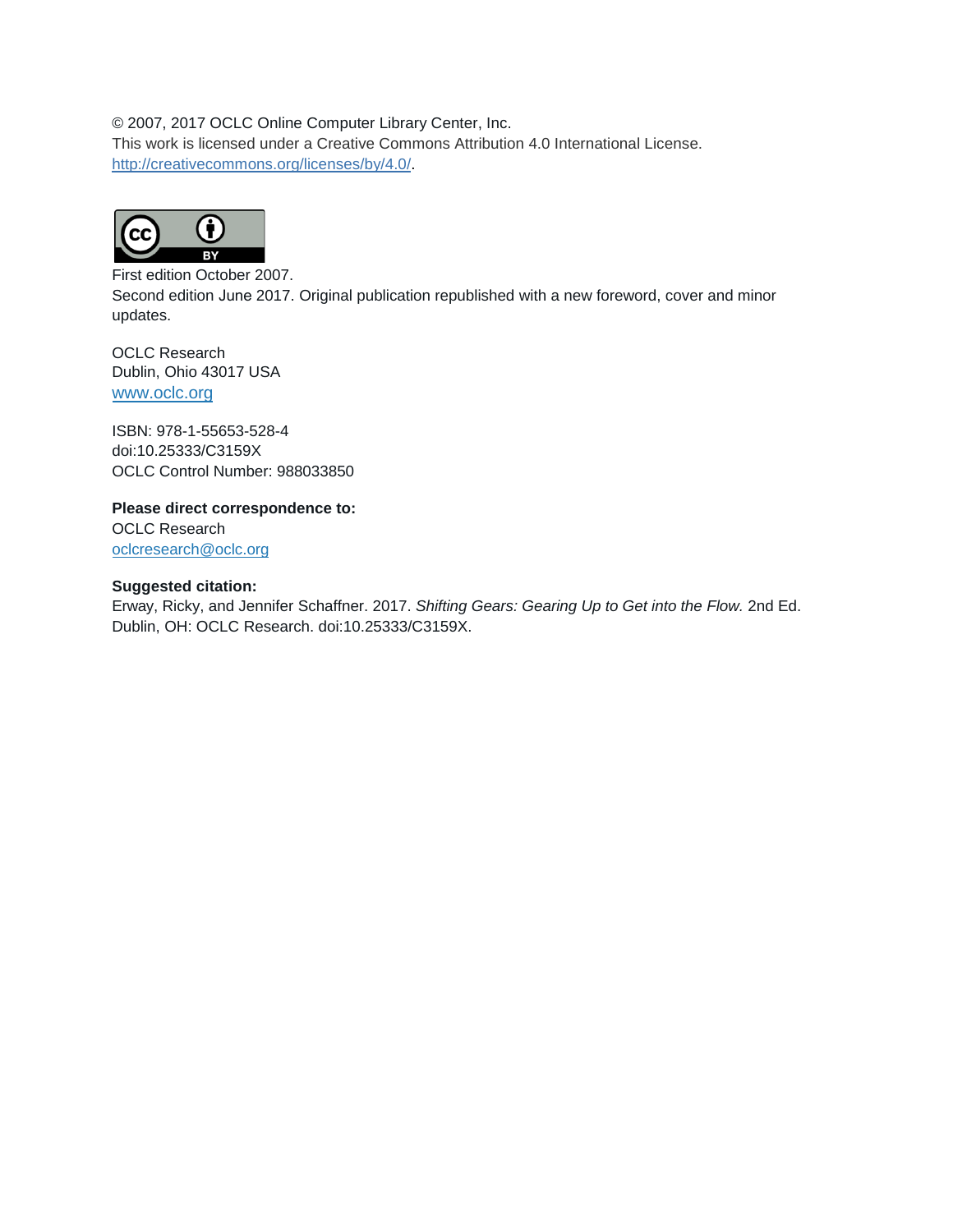#### **FOREWARD TO THE 2017 EDITION**

In 2007, OCLC Research and the Society of American Archivists convened the Digitization Matters meeting to explore barriers preventing institutions from scaling up digitization of special collections. At that time, the Google Books project**[1](#page-4-0)** and the Open Content Alliance**[2](#page-4-1)** had opened a floodgate of digitization of books in libraries, which caused us to ask, what inhibits us from digitizing special collections materials at high volume? The report *Shifting Gears: Gearing Up to Get into the Flow* summarized those ideas for making digitized special collections more ubiquitously available.

Much has changed in the library and external landscape in the ten years that have elapsed since *Shifting Gears* was published. The iPhone was introduced in 2007, ushering in a new generation of smartphones. This not only has resulted in an increasing number of people who always have a good, or even great, camera by their side at all times, but an expectation that they will be able to learn and share while on the go. The 2005 Greene-Meissner article "More Product, Less Process" (MPLP)**[3](#page-4-2)** was cited as an inspiration by several of the Digitization Matters speakers and in the subsequent decade MPLP was embraced by the archival community, shifting both backlogs and archival practices, including description. Archives and special collections reading rooms have shifted their policies around the use of personal cameras. The special collections community has begun to grapple with the special challenges of "born digital" collections. Unique and distinctive collections have been recognized as being an important part of a research library, perhaps the thing that will set libraries apart from one another in the future. Sessions about linked data are on every conference program, while conversations around diversity, equity and inclusion are on the front burner for most institutions.

Amidst this change, we continue to seek how we can effectively digitize special collections and improve discovery and access, no matter the portal or platform. It is not only critical that our collections are made available on the internet, we must provide them frictionless passage to the environments that our communities seek them.

We are republishing *Shifting Gears* on its tenth anniversary as OCLC Research and the OCLC Research Library Partnership reconsider our work agenda around unique and distinctive materials. Our intention is that this report, in addition to other work we produce in the coming year, will provide a framework for community action.

> Merrilee Proffitt Senior Program Officer OCLC Research

<span id="page-4-0"></span>1. Se[e https://en.wikipedia.org/wiki/Google\\_Books.](https://en.wikipedia.org/wiki/Google_Books)

<span id="page-4-1"></span>2. Se[e https://en.wikipedia.org/wiki/Open\\_Content\\_Alliance.](https://en.wikipedia.org/wiki/Open_Content_Alliance)

<span id="page-4-2"></span><sup>3.</sup> Greene, Mark A., and Dennis Meissner. 2005. "More Product, Less Process: Revamping Traditional Archival Processing." *American Archivist* 68, no. 2 (fall/winter): 208–263[. http://www.archivists.org/prof-education](http://www.archivists.org/prof-education/pre-readings/IMPLP/AA68.2.MeissnerGreene.pdf) [/pre-readings/IMPLP/AA68.2.MeissnerGreene.pdf.](http://www.archivists.org/prof-education/pre-readings/IMPLP/AA68.2.MeissnerGreene.pdf)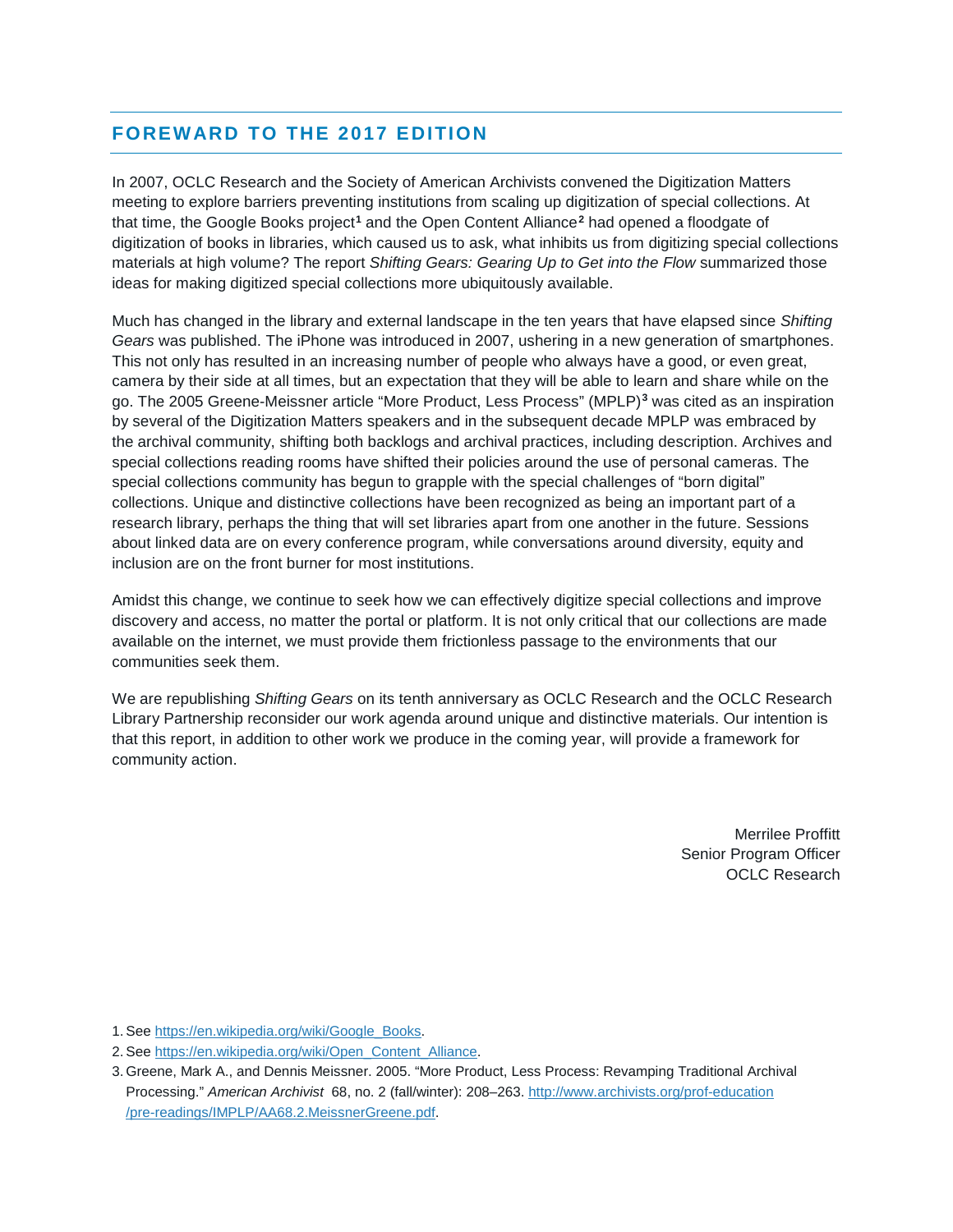#### **CONTENTS**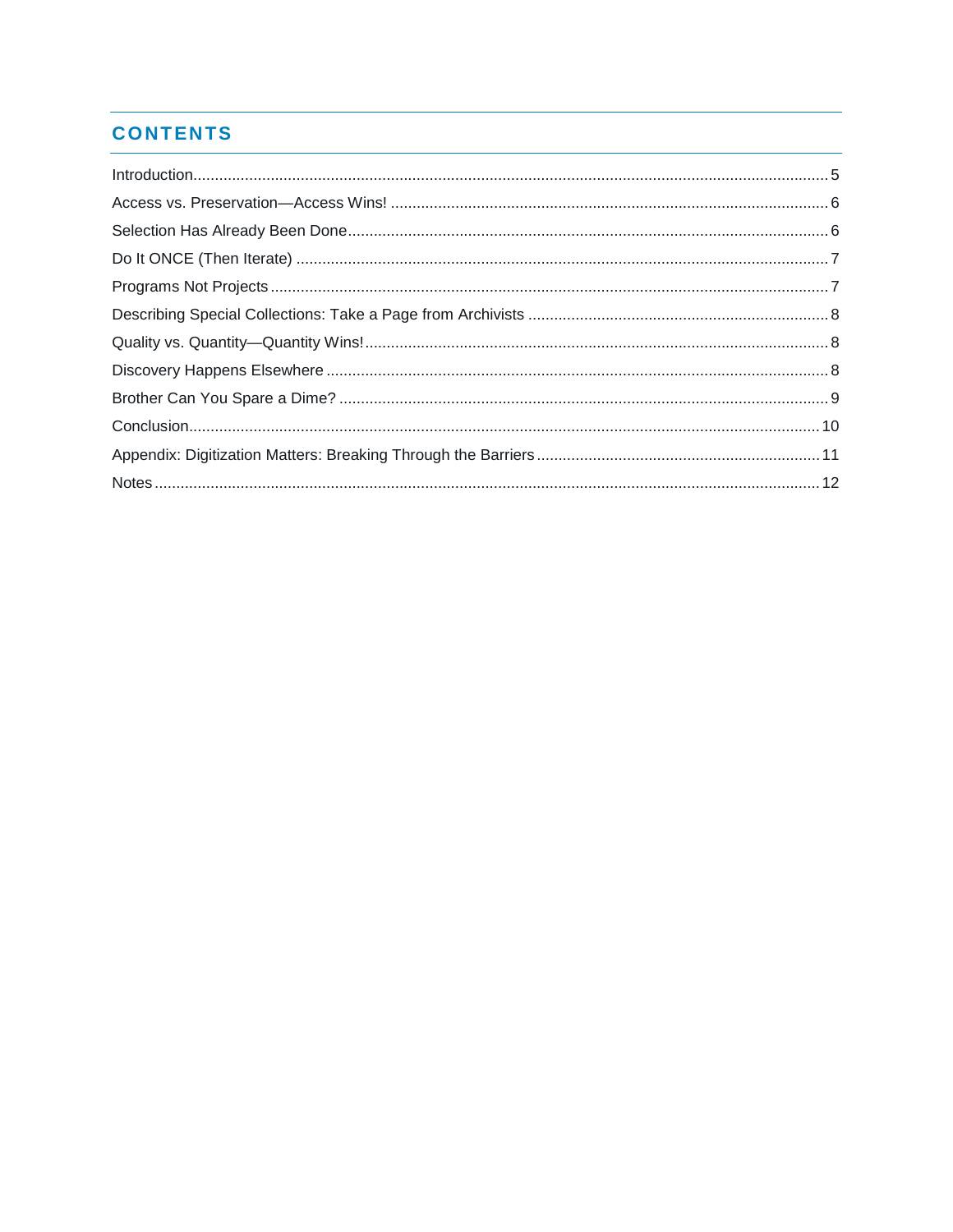#### <span id="page-6-0"></span>**INTRODUCTION**

As a community, we have spent more than two decades painstakingly pursuing the highest quality in our digitization of primary resources. Through Google Books, the Open Content Alliance and similar efforts, book collections are flying off the shelves and finding their way to users in digital form. In a world where it is increasingly felt that if it's not online it doesn't exist, we need to make sure that our users are exposed to the wealth of information in special collections.

Katie Hafner, in *The New York Times* article, "History, Digitized (and Abridged)," quotes Edward L. Ayers, historian and president emeritus of the University of Richmond, as saying:

There's an illusion being created that all the world's knowledge is on the Web, but we haven't begun to glimpse what is out there in local archives and libraries. Material that is not digitized risks being neglected as it would not have been in the past, virtually lost to the great majority of potential users.**[1](#page-13-1)**

Scaling up digitization of special collections (here defined as non-book collections, such as photographs, manuscripts, pamphlets, minerals, insects or maps) will compel us to temper our historical emphasis on quality with the recognition that large quantities of digitized special collections materials will better serve our users. This will require us to revisit our procedures and policies. Should we be digitizing for both preservation and access, or optimizing procedures primarily for access? How can our selection approaches help us maximize both throughput and impact? Have projects produced reusable infrastructures? What is the appropriate level of description for online materials? How can we make smart partnership agreements in order to build a collective collection that will be valued by a broad audience?

This report endeavors—like the Digitization Matters forum that inspired it (see appendix)—to challenge its audience to take a fresh look at approaches to extending access to the special collections in libraries, archives and museums. The forum speakers were asked to be provocative, not to represent what they or their institutions have done, but to focus on ideas for significantly increasing the scale of our digitization activities. Because of this somewhat unusual approach—and because so many of the ideas were further developed in the open discussions—we're not providing attribution for each idea, but rather summarizing the outcomes of the forum as a whole.

The report, like the forum, focuses on digitization and related processes, but intentionally does not encompass technical specifications for various formats, born digital materials nor rights issues (which warrant similar essays for each topic). It intends to be provocative. Not all of the ideas presented here will apply to a particular situation, but hopefully they will stimulate consideration of appropriate ways to move forward.

Special collections are stuck in an eddy, while the mass of digitized books drift by in the current of the mainstream. We need to jump into the flow or risk being left high and dry.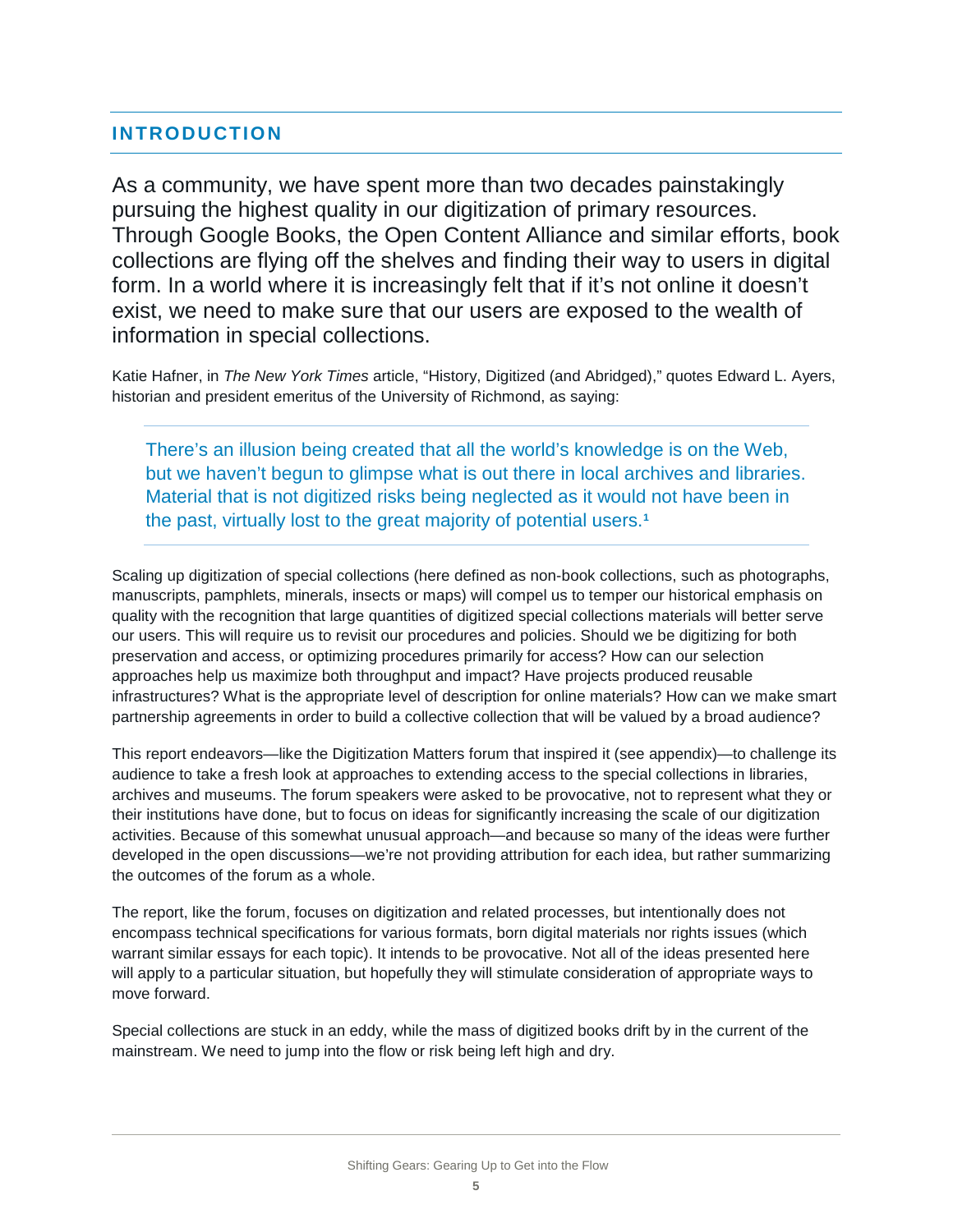#### <span id="page-7-0"></span>**Access vs. Preservation—Access Wins!**

Many of our digital initiatives have stressed the importance of preservation, leaving access as an afterthought (the idea being if you capture preservation-quality; you can always derive an access copy). In reality, due to the very special nature of these often unique materials, we will always preserve the originals to the best of our ability. In light of recent programs for the mass digitization of books, if special collections and their funding continue to be marginalized, our administrations may not keep us around to attend to the originals.

In the past, we've soothed our doubts by repeating the mantra, "we'll only get one chance to do it, so it's got to be done right." Experience has shown that that is not, in fact, the case. Often we do go back when the technology improves or when we better understand our users' needs. We need to put on our helmets now and go for the biggest bang for the buck in terms of access.

### <span id="page-7-1"></span>**Selection Has Already Been Done**

We often speculate what would be appropriate for scholars and what could attract the general public. Scholars can make new discoveries in just about any materials they can access and the general public often eagerly delves into that which we thought might not interest them. We've spent a lot of time guessing what will be useful to our users, but we need to spend more time learning from our users (and listening when they tell us) what they want.

There are three reasonable means to determine what to digitize:

- 1. Scan as materials are accessioned. If we've carefully appraised and acquired collections that are suited to our missions, those collections are worthy of digitization.
	- a. For collections known to be of great interest and that lend themselves to digitization, think about scanning the entire collection rather than making decisions about which bits.
	- b. Otherwise think about scanning the first chunk, or a box of correspondence, or samples from several parts of the collection.
- 2. Scan on demand. Scholarly and casual use of our collections identify materials that are likely to be used again. As materials (whether a single item or a boxful) are requested for reading room use, circulation, reproduction or interlibrary loan, digitize them and make the digital versions available to everyone, by dropping them into the collection- or series-level descriptions. In this way, our initial selection of collections combines with their selection of items to float materials in likely demand to the surface.
- 3. For collections receiving minimal description or that are in the backlog, scan signposts and then devote more effort as use and interest warrant. The Greene/Meissner study**[2](#page-13-2)** persuaded us to expose tips of the icebergs, by means of multilevel descriptions and minimal processing. This approach can be extended to digitization. Quick, representative scans can bring our collections out of the shadows and into the light. Both scholars and casual searchers can see the representations of some parts of the collection on the web. Some might choose to follow up to figure out what lies below the surface of the web.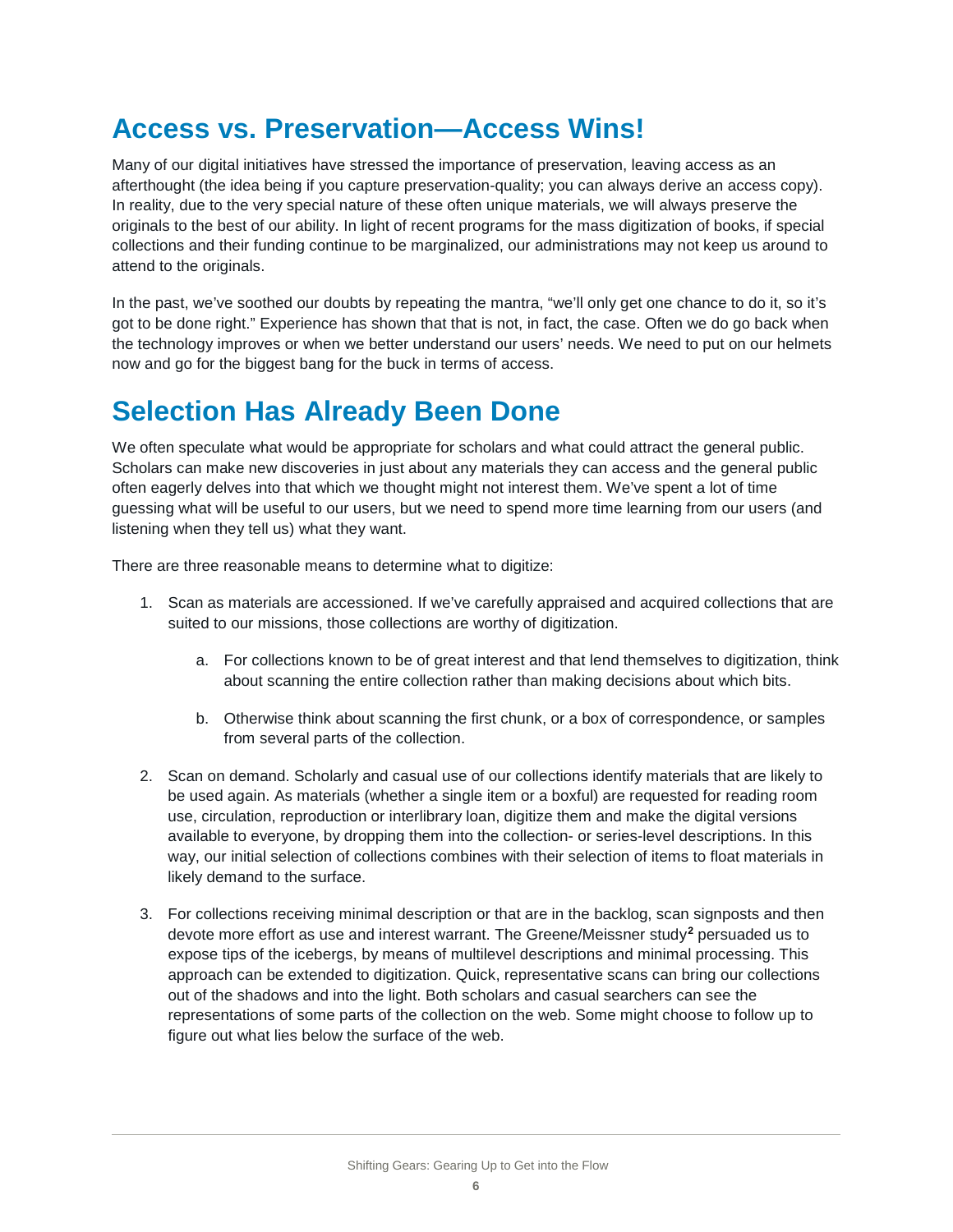We've already done the selection. Stop making decisions. If it's not valuable, why do we have it? If it's useful, researchers of all stripes may want it—but only if they know it's there.

### <span id="page-8-0"></span>**Do It ONCE (Then Iterate)**

Don't get further behind. Do the scanning as an integral part of the initial accessioning and processing, rather than taking extra time to make another pass. Don't let newly acquired collections enter directly into the backlog.

We can make some compromises on image resolution and detailed metadata for the scans. High-level description with some representative scans may be enough (and is certainly better than keeping the collection off-limits, waiting for the rainy day that may not come). Make scanning and processing a collection into a single unified process, so you only need to touch it once.

However, once you've got all your collections represented on the web, you now have a basis upon which to determine where to apply further effort. Examining use is a great way to learn about researchers' needs. Trueswell's 80/20 observation**[3](#page-13-3)** suggests that 20% of library materials will satisfy 80% of requests. Iterate once you've identified that 20%.

This iterative process will ensure that any extra effort is warranted. We can devote time to more meticulous metadata as appropriate. We'll go back to scan more or at higher quality when it's justified. Lather, rinse, repeat.

#### <span id="page-8-1"></span>**Programs Not Projects**

We need to provide, on the internet, what researchers want and use. To do this, we need to embed this mission-essential commitment to digitizing archival materials throughout our libraries, archives and museums.

Early digitization projects have focused on cherry-picking for topical projects. Now we find our vast collections represented by a relatively small number of gorgeous images, lovingly selected, described and presented in deep web portals. These hand-crafted digital presentations don't begin to reflect the breadth of materials in our institutions. Digitizing our rare and unique materials must be integrated into the operating budget. Like processing. Like conservation. Like creating catalog records or finding aids.

Greater access is a significant part of our professional responsibility. Digitization is an important part of access. All other important processes have budget, staffing and infrastructure, why should digitization be different?

To do a better job of providing access to our collections we must integrate digitization into all workflows and user services. To help establish priorities, those describing the collections should engage in public service discussions, put in some time on the reference desk, and analyze requests received via ereference. We should embrace collaboration at all stages in the research process. We can work with our researchers and curators and archivists and librarians and registrars and IT at every step to plan, implement and operationalize the digitization of special materials.

Increasing access to special collections needs to be programmatically embedded across the enterprise. Continuing to give these activities "special project" status implies that providing access is not mission-essential.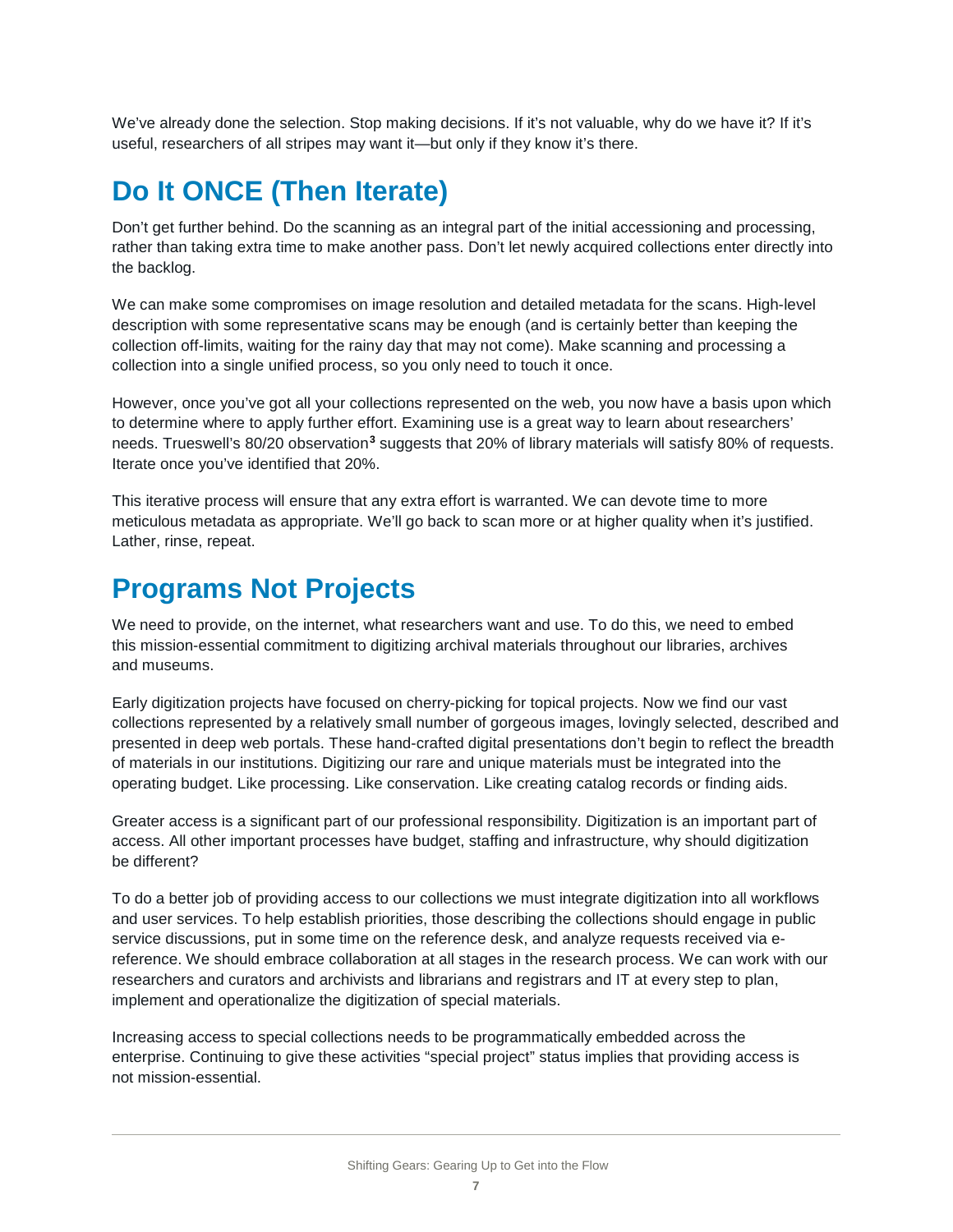## <span id="page-9-0"></span>**Describing Special Collections: Take a Page from Archivists**

Stop obsessing about items. Everything that is digitized does not need to be painstakingly described. Archival control distinguishes organic collections from description of distinct books and museum objects. Let's embrace that collection management strategy as well as the standards and practices of managing collections and hierarchies, not necessarily items.

This practice can be effective for archive, library and museum collections, whether they consist of manuscripts, photographs or specimens. Start at the top, at the collection level, then think how to group materials, stressing the relationships between the materials.

While serious researchers value the description and organization that we bring to collections, after they've discovered a useful resource, they're willing to contact us should they need more detail.

We should consider opening our finding aids and other descriptions for user contributed amendments and commentary. They may be willing to make corrections, expand the descriptions, even provide transcriptions of handwritten materials. We could consider asking researchers using unprocessed or minimally processed collections to pitch in; they may know more about the content than we do.

We should also think about the way we present our descriptions. We keep treating our bibliographic records like catalog cards and our finding aids like type-written documents. Our practices may be meaningful for us, but they are not intuitive to users. The content needs to be presented in new ways to be more helpful to our online users.

### <span id="page-9-1"></span>**Quality vs. Quantity—Quantity Wins!**

Well-intentioned efforts to help the community have contributed to the dire situation where special collections risk marginalization. RLG and others have stressed capture and description at the highest quality level possible. Funders have been drawn to support boutique curation of compelling collections. None of these approaches allow primary sources to have the significant exposure to users that they so richly merit.

Vast quantities of digitized primary materials will trump a few superbly crafted special collections. Minimal description will not restrict use as much as limiting access to those who can show up in person. We must stop our slavish devotion to detail; the perfect has become the enemy of the possible.

Instead of focusing on measuring the output of catalogers, we should put more effort into measuring the impact on users. Once we know which materials are in demand, we can devote our efforts to more exhaustive scanning, higher quality scans, enhanced metadata and text conversion—on the content that will most benefits our users.

### <span id="page-9-2"></span>**Discovery Happens Elsewhere**

Our intricate attempts to describe and present a few choice collections have resulted in expensive, but little-used, websites. And the rest of our collections remain largely invisible.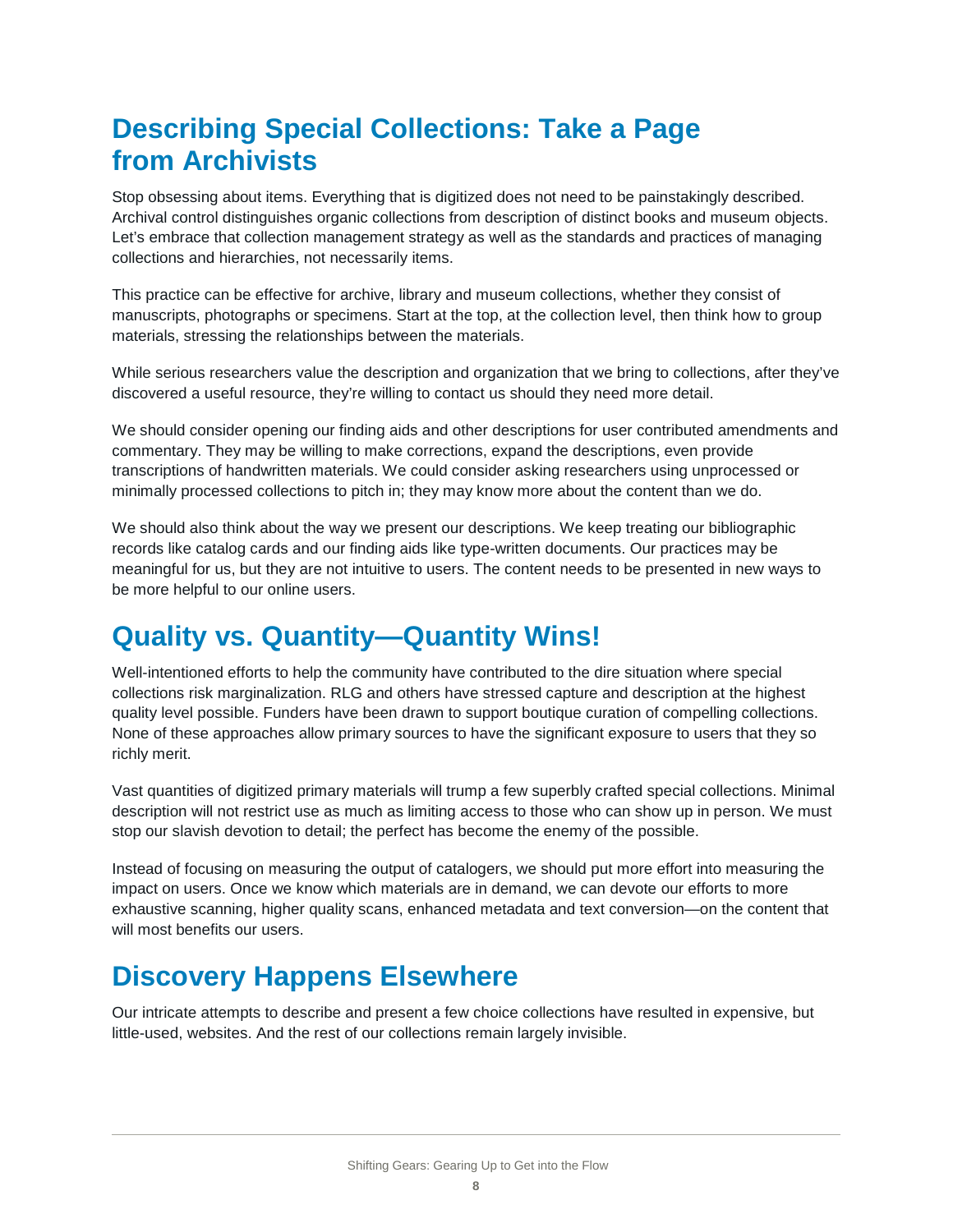We need to stop thinking of our lovingly crafted sites, designed specifically for a particular collection, as the only way people will discover our content. While researchers value the description and organization that we bring to collections, they don't want to have to consult dozens of specialized sites to find what they need.

Usage will increase when we take a small, but critical, extra step to expose the content to search engines and aggregators, who then make it accessible in places where users are more likely to find it. And given that users who discover our materials in this way are likely to drop into the middle of a collection, we need to make it easy to link to contextual information.

We will not be the only distributors of our content. Our emphasis should go to making our content harvestable, collectible and indexable by others who are more successful at reaching broad audiences. We should redirect some of our efforts from building stand-alone sites to finding out where our users spend their time and ensure that our materials are discoverable in those locations.

## <span id="page-10-0"></span>**Brother Can You Spare a Dime?**

All digitization and description is expensive and there is so much to be done. As a community, we need to find ways to get funding—without selling out.

After the lower hanging fruit—the books—are done, private companies will probably be increasingly interested in forming partnerships to digitize special collections. Perhaps they could take a particular format (like photos, maps, manuscript pages) and develop scanning stations and industrial strength workflows that suit the format and function at scale. They could help us crawl out of the (book) cradle and start playing in the (special collections) sandbox.

However, we need to ensure that in any public/private arrangement, our needs are given as much weight as our partner's desires. The National Archives and Records Administration has set a good example by identifying internal principles to serve as guidelines in negotiation agreements.**[4](#page-13-4)**

We should also ensure that the partnerships we enter into allow us to make the resulting content openly accessible so that we don't preclude important uses and functionality that will be desired by future scholars.

Getting grant funding in the past seemed to require identifying a "sexy" collection and maximizing its specialness in the ways we described, digitized and presented it. A lot of money went toward creating barely visited web sites. And a lot of institutions created preservation-quality images that they, in fact, had no way to sustain in the long run.

Grant-giving agencies should be encouraged to support projects that put permanent processes in place for ongoing operations. They might follow the National Historical Publications and Records Commission's lead in sponsoring initiatives that help to establish scalable processes that can be used again and again.**[5](#page-13-5)**

But most important we all need to stop thinking in terms of individual projects and instead think in terms of ongoing mission-essential operations.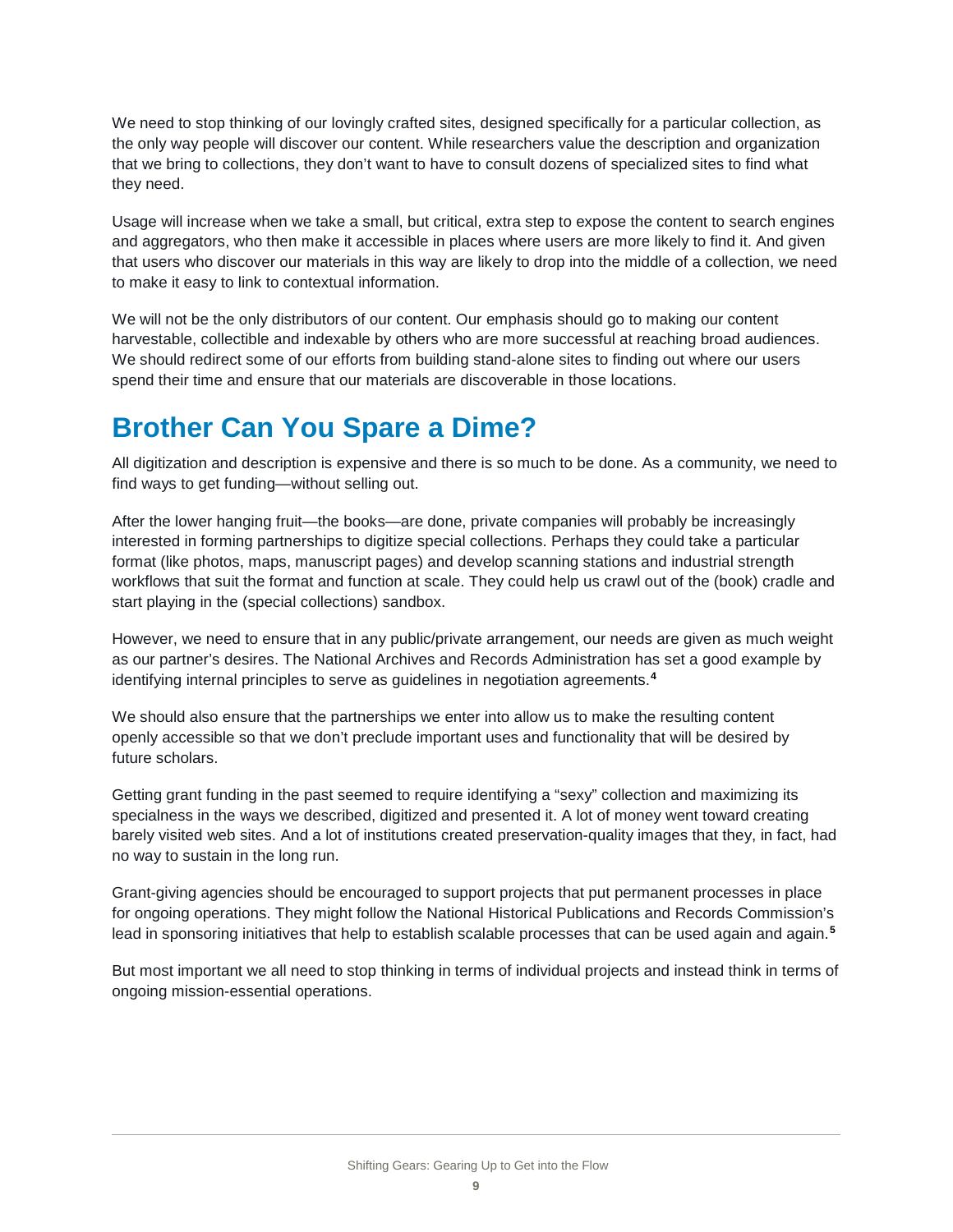#### <span id="page-11-0"></span>**CONCLUSION**

All these measures will help us to begin to keep pace with mass digitization of books. As we increasingly share a collective collection of books, it will be our special collections that distinguish cultural repositories. We can hide those treasures in our backlogs or behind custom portals—or we can push them out into the light of day.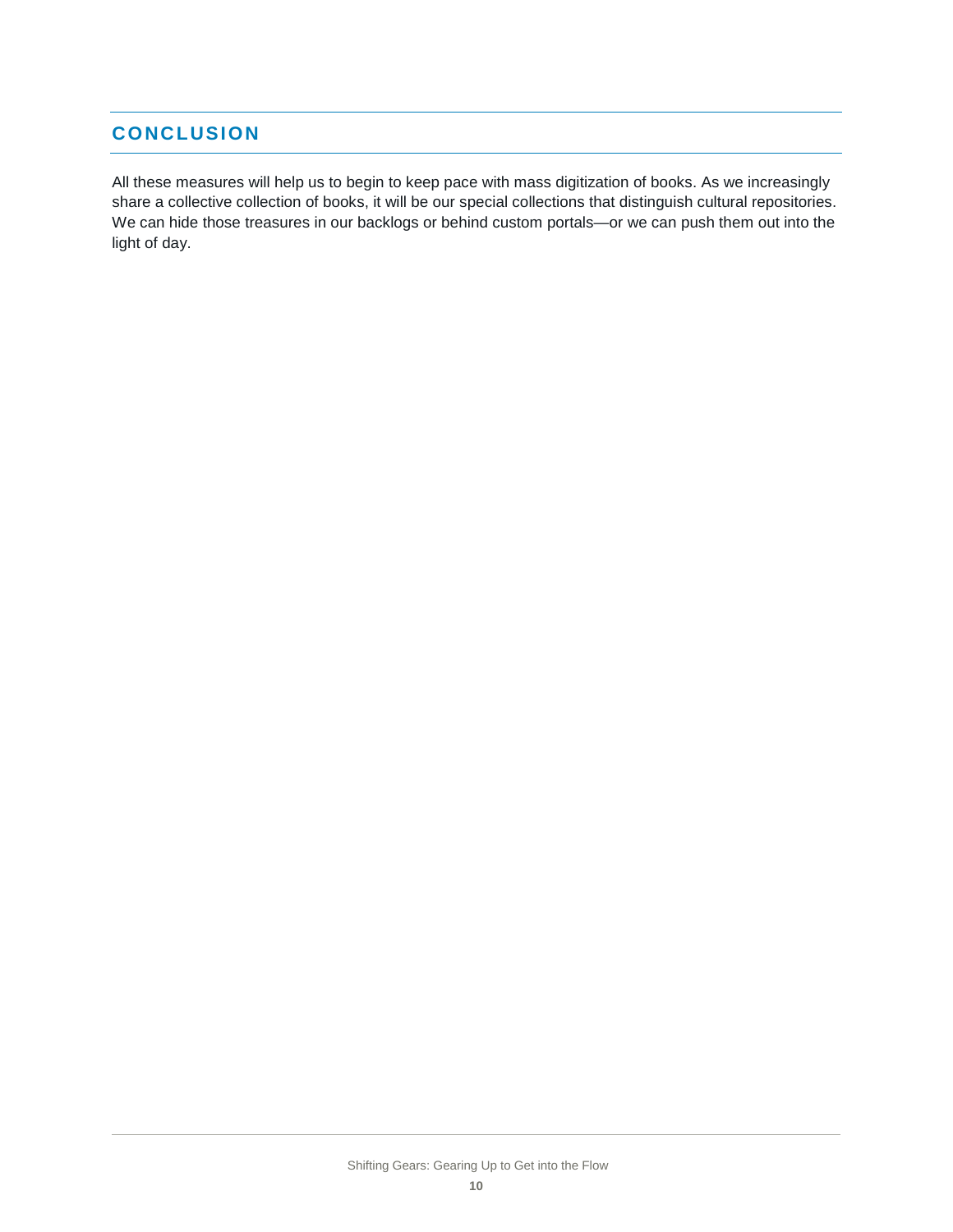#### <span id="page-12-0"></span>**APPENDIX: DIGITIZATION MATTERS: BREAKING THROUGH THE BARRIERS**

#### **SCALING UP DIGITIZATION OF SPECIAL COLLECTIONS**

On August 29, 2007, RLG held a forum, co-sponsored by the Society of American Archivists, and hosted by the Newberry Library. The agenda was to discuss how to advance digitization of primary sources, in light of the recent efforts toward mass digitization of books. Initially it was hoped that 60 people would register; registration was closed after two hundred registrants. It was clearly a timely topic.

The audience included directors, administrators and curators of special collections in libraries, archives and museums. We asked attendees to join us as we tempered our historical emphasis on quality with a recognition of the need for quantity—and suggested that they come with an open mind. We've asked a variety of speakers to go out on a limb, to think wild thoughts, to speak not from their institution's point of view, but to act instead as a catalyst for discussion. After each set of provocative ideas, the audience engaged in active discussions in the hopes of surfacing several suggestions that were implementable and identifying others that might benefit from further investigation. Surprisingly, those ideas that were meant to provoke met with very little resistance, but were instead welcomed as new ways to approach the road ahead.

The speakers were:

- Susan M. Allen, Getty Research Institute
- Susan Chun, Consultant
- James Eason, Bancroft Library, U.C. Berkeley
- Sharon E. Farb, UCLA Libraries
- James J. Hastings, National Archives of the United States
- Michael Jenkins, Metropolitan Museum of Art
- **Bill Landis, Yale University Library**
- Barbara Taranto, New York Public Library
- Sam Quigley, Art Institute of Chicago
- Günter Waibel and Ricky Erway, OCLC Programs and Research (Moderators)

The speakers' ideas and the audience discussion provided the fodder for the essay, "Suggesting a Shift," by Ricky Erway and Jennifer Schaffner. We're grateful to the speakers for starting this important discussion and to the audience for enthusiastically taking it forward. If you would like to listen to the forum, digital audio recordings are available in mp3 format at [http://www.oclc.org/research/events/2007/08-29.html.](http://www.oclc.org/research/events/2007/08-29.html)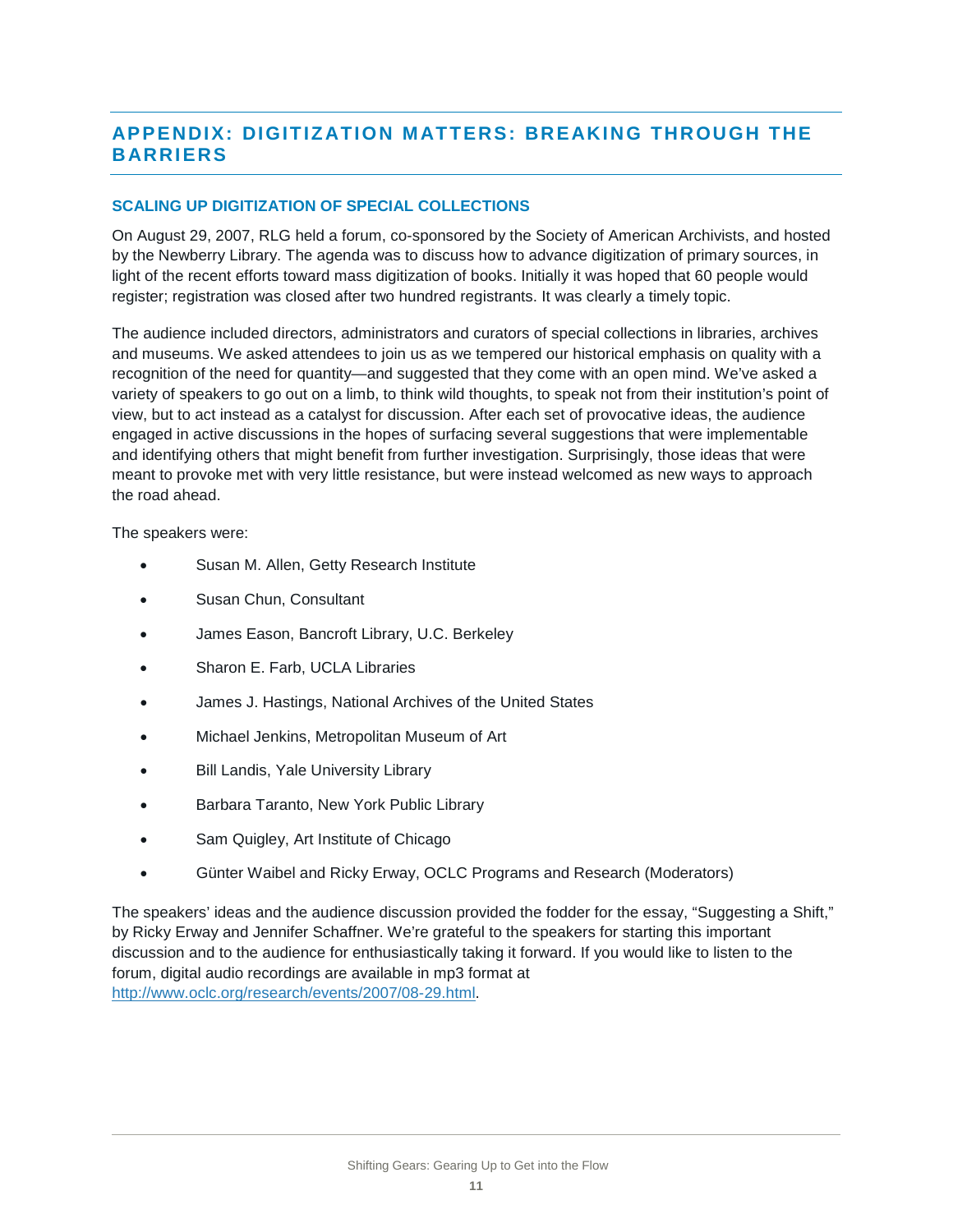#### <span id="page-13-0"></span>**NOTES**

- <span id="page-13-1"></span>1. Hafner, Katie. 2007. "History, Digitized (and Abridged)." *The New York Times* 10 March. [http://www.nytimes.com/2007/03/10/business/yourmoney/11archive.html.](http://www.nytimes.com/2007/03/10/business/yourmoney/11archive.html)
- <span id="page-13-2"></span>2. Greene, Mark A., and Dennis Meissner. 2005. "More Product, Less Process: Revamping Traditional Archival Processing." *American Archivist* 68, no. 2 (Fall/Winter): 208–263. [http://www.archivists.org](http://www.archivists.org/prof-education/pre-readings/IMPLP/AA68.2.MeissnerGreene.pdf) [/prof-education/pre-readings/IMPLP/AA68.2.MeissnerGreene.pdf.](http://www.archivists.org/prof-education/pre-readings/IMPLP/AA68.2.MeissnerGreene.pdf)
- <span id="page-13-3"></span>3. Trueswell, R. L. (1969). "Some Behavioral Patterns of Library Users: The 80/20 rule." *Wilson Library Bulletin* 43(5), 458-461.
- <span id="page-13-4"></span>4. National Archives and Records Administration. 2007. *Plan for Digitizing Archival Materials for Public Access, 2007-2016.*" Draft version of 10 September, available for public comment through 9 November 2007. [http://www.archives.gov/comment/nara-digitizing-plan.pdf.](http://www.archives.gov/comment/nara-digitizing-plan.pdf) [See, Appendix A: Nara Principles For Partnerships To Digitize Archival Materials.]
- <span id="page-13-5"></span>5. National Historical Publications and Records Commission. 2007. "Strategies and Tools for Archives and Historical Publishing Projects." Grant announcement. [http://www.archives.gov/nhprc/announcement/strategies.html.](http://www.archives.gov/nhprc/announcement/strategies.html)